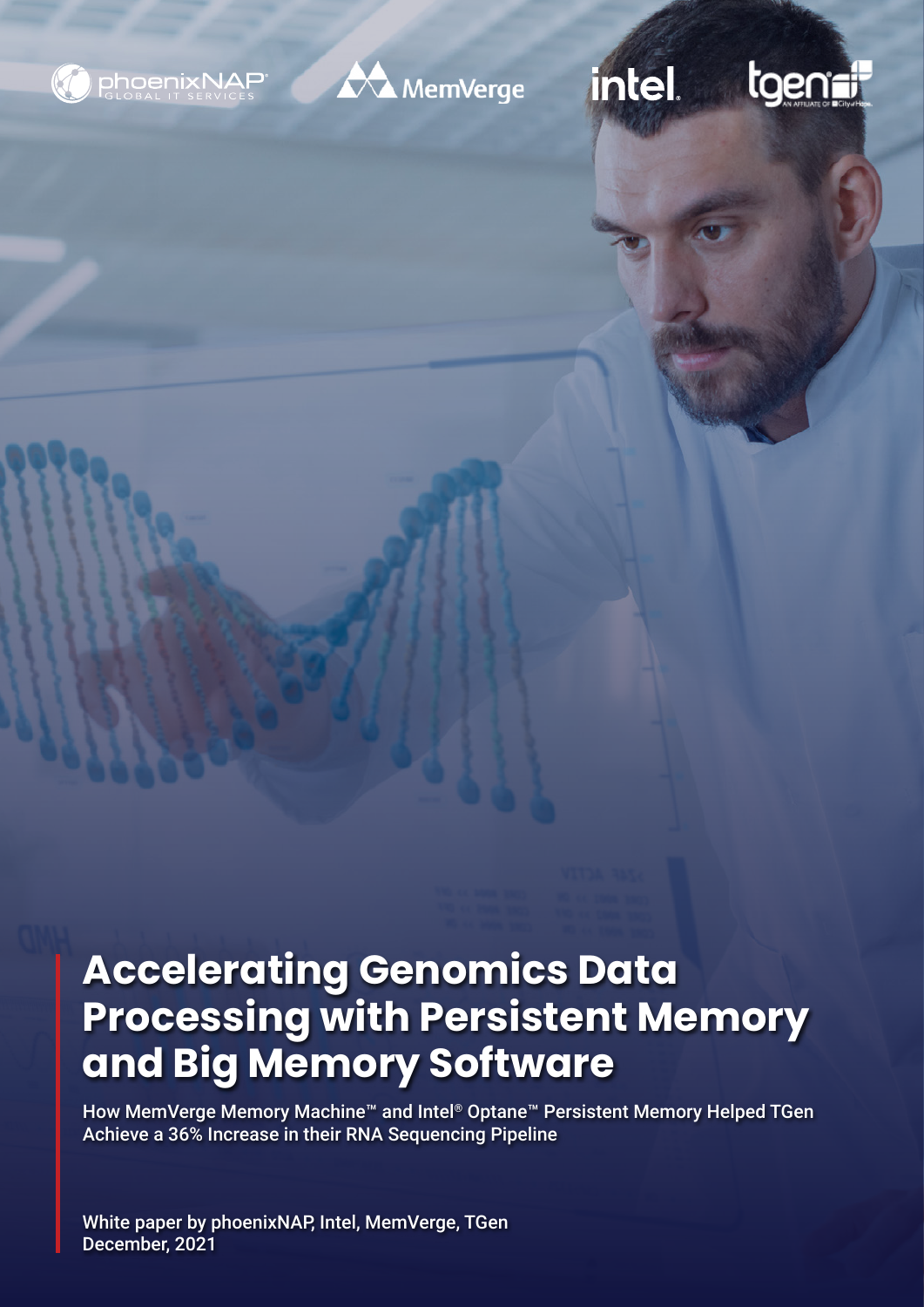## **TOPIC OVERVIEW**

As the size and complexity of datasets expands and the rapidity with which they need to be processed increases, organizations are facing the challenge of having to optimize their infrastructure to handle a simultaneous growth in both volume and velocity. The rise of data-intensive workloads such as real-time analytics, AI/ML, animation, and bioinformatics is driving demand for memory-optimized hardware which will be able to process large datasets in a minimum amount of time. However, present compute infrastructure is not always capable of supporting the complex configurations that these growing demands for memory technology require.

# **AT•A•GLANCE**

### **> ISSUES**

Insufficient memory for large sample pipelines and no fault-tolerance.

#### **> SOLUTION**

- phoenixNAP's Hardware-as-a-Service
- (HaaS) 2nd Generation Intel® Xeon® Scalable Processors
- Intel<sup>®</sup> Optane™ Persistent Memory
- MemVerge Memory Machine

#### **> RESULT**

- 36% increase in single cell RNA-seq performance
- Improvement in SplAdder\* analysis from 2 months to 13 days

This white paper considers current memory deployment trends and practices, providing a brief market analysis to identify the challenges that modern companies are facing. It also covers the recent technology developments that aim to address these challenges and gives a best practice example of memory optimization for the purposes of genomics data processing. Through the use case of The Translational Genomics Research Institute (TGen), an affiliate of City of Hope, the paper examines the benefits of using next generation computation technology developed by MemVerge on phoenixNAP's Hardware-as-a-Service platform to virtualize Intel® Optane™ Persistent Memory.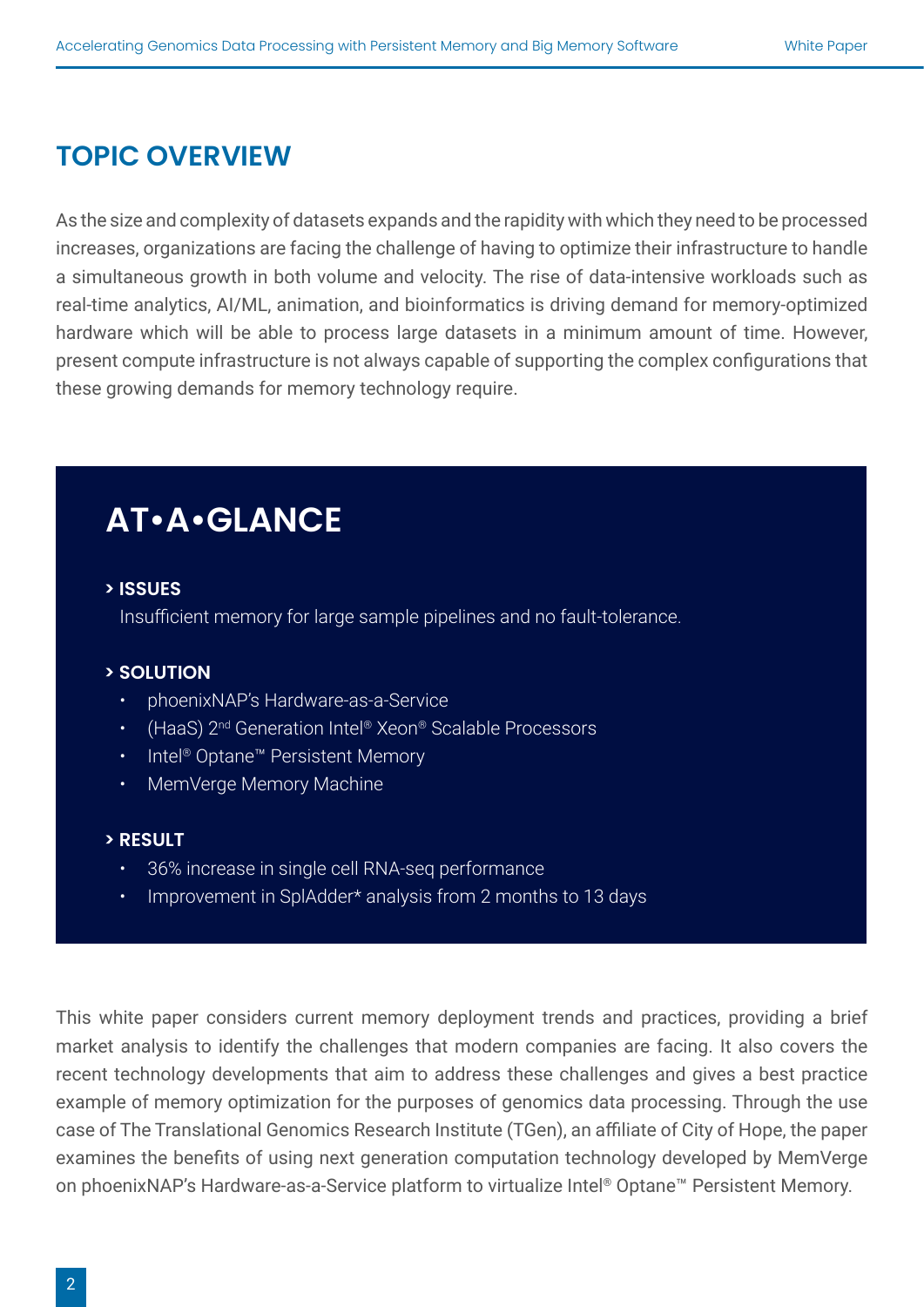## **THE STATE OF BIG MEMORY**

In the mature phase of the digital transformation, organizations are generating massive amounts of digital data that needs to be processed and delivered in real time. This type of data is often referred to as "big and fast" data and it requires advanced compute to be handled efficiently. Multimedia streaming, e-commerce purchases, e-banking transactions, real-time advertising, and analytical biosciences provide some examples of datasets that need to be loaded into memory for accelerated processing time. This increases the need for memory, forcing organizations to constantly expand their memory capacity. As a result, the memory technology market is booming and this is likely to remain a trend in the years to come.

According to a Research and Markets report from November 2021, the in-memory market is expected to grow at a CAGR of around 25% during 2021-2026. Memory optimizations will continue to be vital for the support of accelerated data growth, but this does not mean that organizations will have to keep adding more capacity. Instead, new technologies will help them bridge the gap between "capacity" and "need", which has been growing in recent years due to limitations of traditional memory and storage technologies.

Traditional DRAM is fast and can meet the most sophisticated performance needs. However, it is both significantly more costly than 3D NAND SSDs and limited in its scaling potential as most servers are not built to support advanced memory deployments. For the most common business purposes, scaling DRAM is too expensive to justify the cost-to-performance ratio. NAND SSDs, on the other hand, are too slow to support large and complex data processing.

These technical issues, translate into the following business challenges:

- **Increased memory costs** as more capacity is needed to support constantly growing datasets.
- **Hardware limitations** by memory slots and RAM size.
- **IT infrastructure inefficiency** due to performance issues and limited ability to scale
- **High cost-to-performance ratio** for traditional DRAM deployments

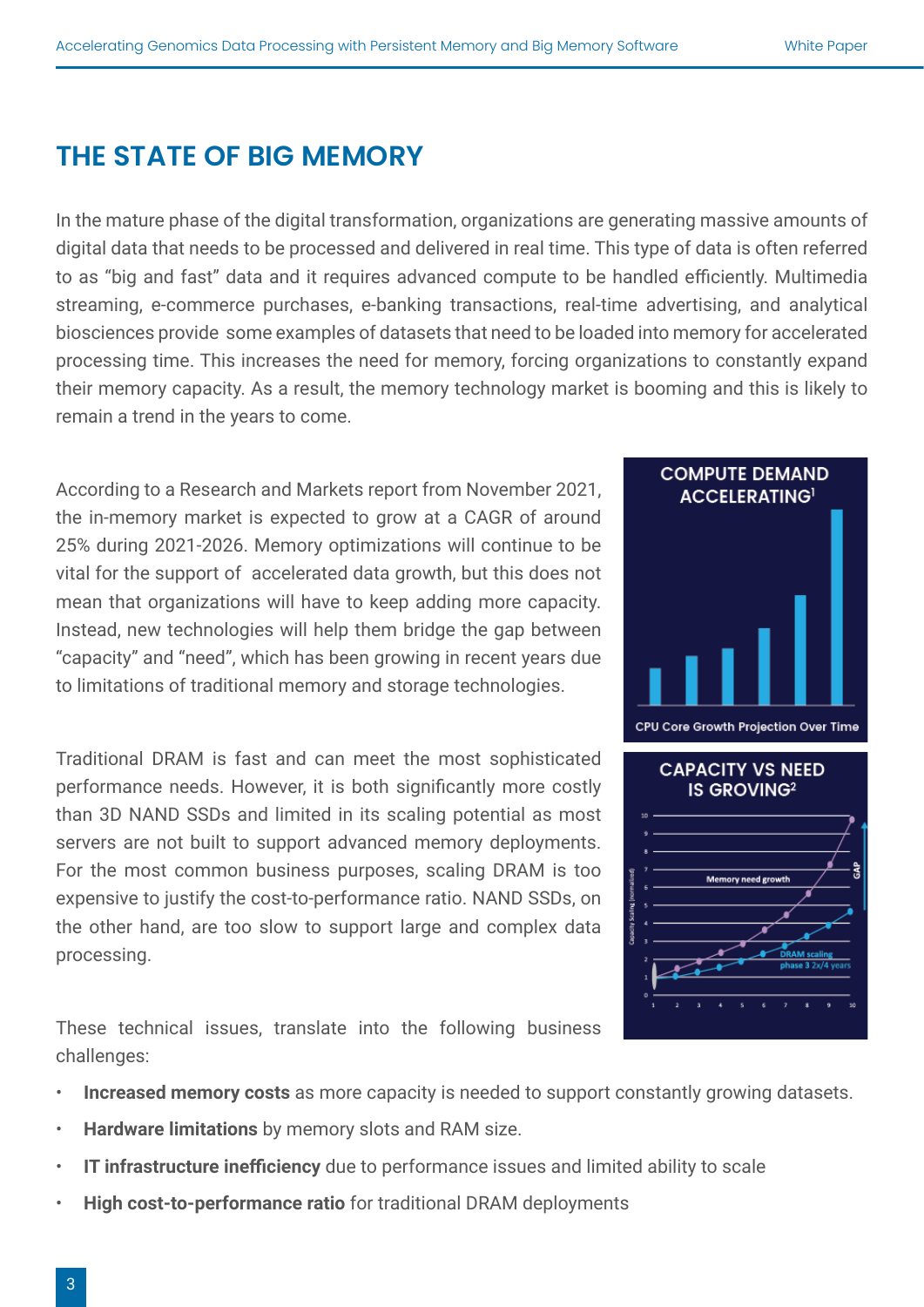To help overcome the capacity vs. need gap and provide a cost-effective solution for big memory processing, Intel Optane technology uses a unique architecture which provides near-DRAM speeds with the persistence of traditional SSDs. Combining the best features of both DRAM and NAND drives, this technology can be adjusted to each specific use case.

Another important solution to the big memory processing challenge is offered by [MemVerge Memory](https://memverge.com/memory-machine-data-sheet/) [Machine,](https://memverge.com/memory-machine-data-sheet/) the first software that virtualizes DRAM and persistent memory to make it possible for data to be accessed, tiered, scaled, and protected in-memory. In the case of workloads that need to analyze large amounts of data and perform operations promptly, this software allows for quick memory scaling while keeping costs under control.

The combination of these two technologies on the 2<sup>nd</sup> Gen Intel Xeon Scalable processor platform deployed by phoenixNAP has helped TGen accelerate their genomics processing pipelines.

### **THE MEMORY CHALLENGE: GENOMICS DATA PROCESSING**

The Translational Genomics Research Institute (TGen), an affiliate of City of Hope, is a non-profit organization based in Phoenix, Arizona. Dedicated to "conducting groundbreaking research with life-changing results", the organization analyzes the genetic components of neurological disorders, infectious diseases, and rare childhood illnesses to develop earlier diagnostics and smarter treatments for various common and complex diseases. Founded in 2002, the Institute strives to bring more rationality and precision into global healthcare by personalizing treatments on the basis of the underlying genetic components of a specific disease.

Working on projects that rely on massive amounts of unstructured data, TGen needs advanced computational power in order to derive value from such data. TGen has been analyzing the expression of ~30K genes in ~114K individual cells, a 3.42 billion element matrix, with the purpose of identifying relevant features and patterns in some of their single-cell RNA-Seq experiments. Besides the sheer number of genes and cells that needed to be analyzed, the other major challenge for TGen was that the number of cells in an experiment kept constantly growing. They were struggling to maximize throughput of long-running RNA-Seq pipelines and provide fault tolerance for faster results.

To address these issues, TGen worked with phoenixNAP, Intel, and MemVerge to deploy a customized infrastructure that would help them optimize their memory use.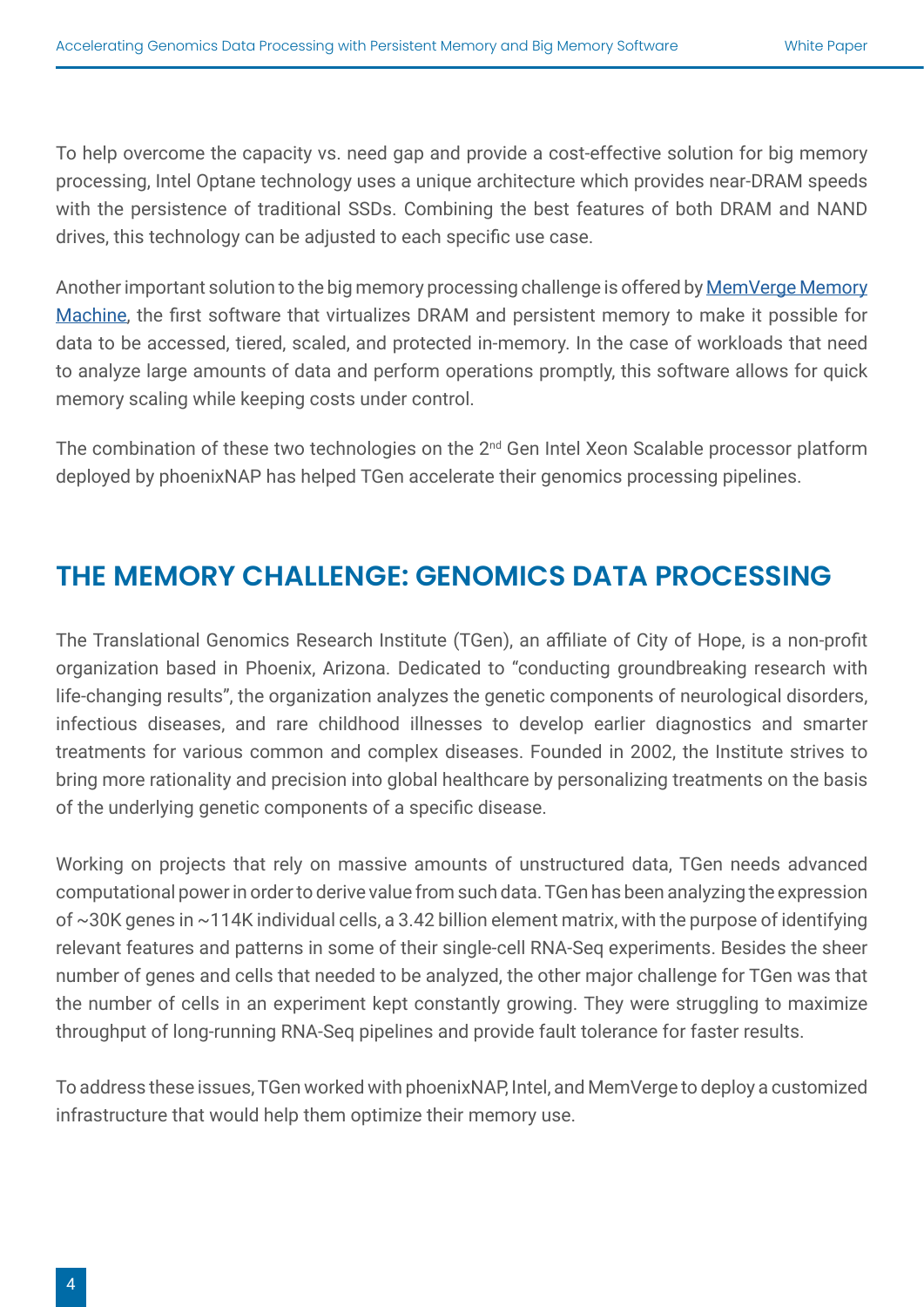"We needed to increase our memory capacity without adding more compute cores. Intel Optane Persistent Memory provided us with a unique solution to address that challenge. MemVerge Memory Machine software allowed us to virtually pool together and manage Optane PMEM and DRAM to provide the memory capacity and performance we needed."

*Glen Otero, PhD VP of Scientific Computing*

## **BIG MEMORY SOFTWARE BY MEMVERGE**

MemVerge is an innovative startup company founded in 2017 with the aim of opening the door to Big Memory Computing via its Memory Machine Software. Recognizing the potential of persistent memory technology to change how organizations perceive and deploy memory and storage, MemVerge created a way to facilitate the transition.

Its Memory Machine is the first in a new class of Big Memory software solutions built to transform memory infrastructure for maximized processing and scaling efficiency. The software virtualizes DRAM and Persistent Memory, making it possible for organizations to access DRAM-like capabilities without the need to modify multiple applications. This approach ensures optimized memory usage and increased performance of demanding workloads and applications such as real-time analytics and AI/ML apps.

### **The solution provides the following key capabilities:**

- A Memory Virtualization Platform
- Software-Defined Memory Service
- Memory tiering for maximized use
- Low-latency memory replication
- Quick database recovery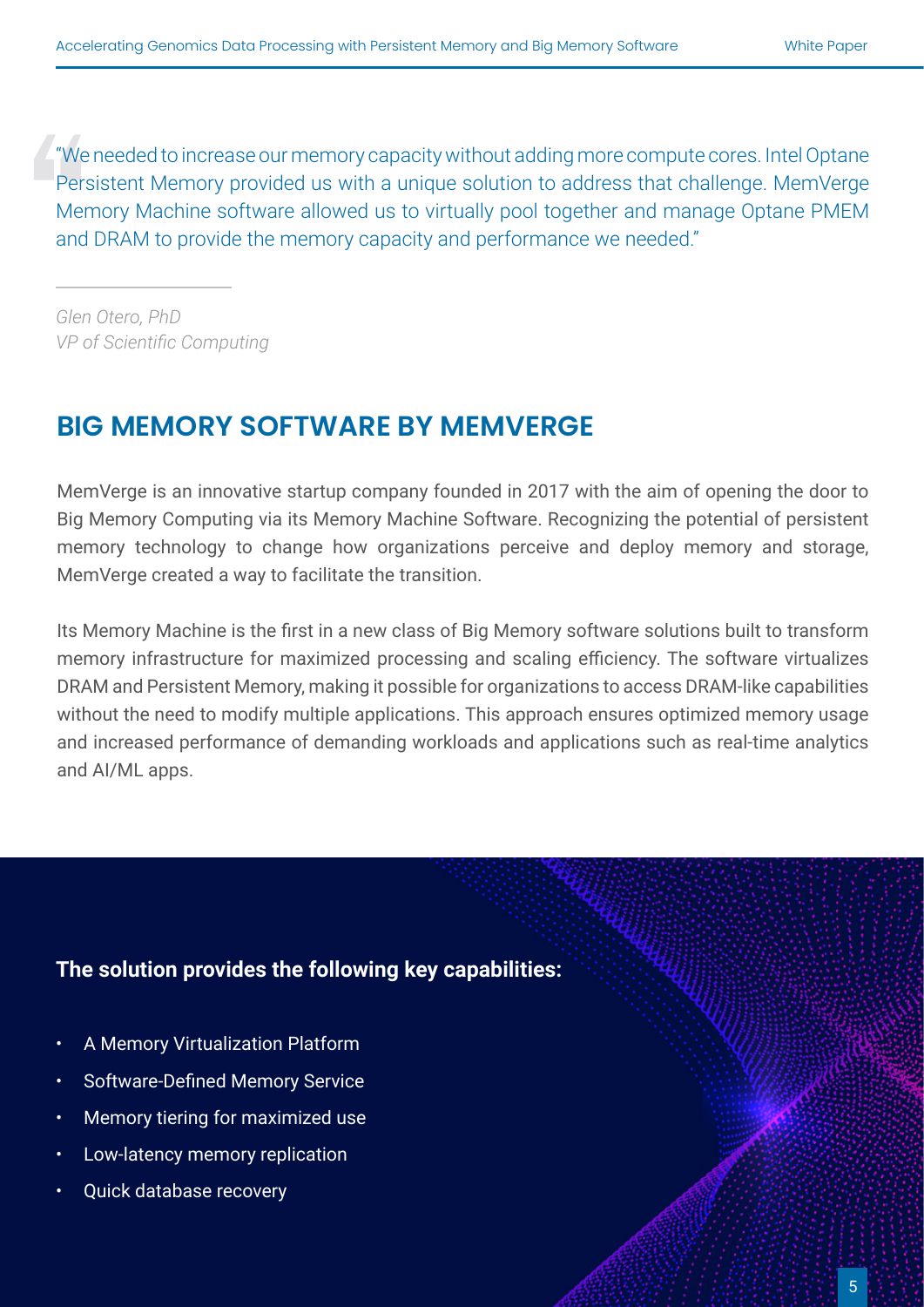"The potential of MemVerge Memory Machine is huge and our collaboration with Intel, TGen, and phoenixNAP has helped us demonstrate it. TGen was facing a challenge that is quite common and our solution helped them transform their existing infrastructure to quickly derive value from their data. We are honored to have had a chance to contribute to their research and we hope our technology will find many more applications in the field of life sciences."

*Charles Fan, CEO of MemVerge*

## **INTEL® OPTANE™ PERSISTENT MEMORY**

Recognizing the need for a completely new memory/storage hierarchy, Intel has built a unique memory architecture that provides advanced capabilities at an affordable price point. Intel Optane Persistent Memory (PMem) is an innovative memory technology solution that addresses the emerging need for fast, scalable, and cost-efficient data processing.

Offsetting the limitations of DRAM to feasibly extend memory capacity and NAND's inefficiency to serve as memory, PMem combines features of the two to allow customized application based on a specific use case. The architectural design allows for memory cells to be individually managed, which helps eliminate garbage collection and maximize the use of available resources. This way, PMem enables workload-optimized deployments that provide near-DRAM speeds while ensuring persistence like traditional SSDs.

"Intel Optane Persistent Memory disrupts the existing storage/memory hierarchy, transforming the ways organizations can derive value from complex data. Thanks to its flexibility, the solution can have a wide variety of applications in the Life Sciences sector and numerous other industries that are rapidly adopting AI/ML and HPC. TGen's research demonstrates the potential of this technology and we are honored to be able to support their much-valued work ."

*Michael J. McManus, PhD Director, Precision Medicine & Principal Engineer, Intel*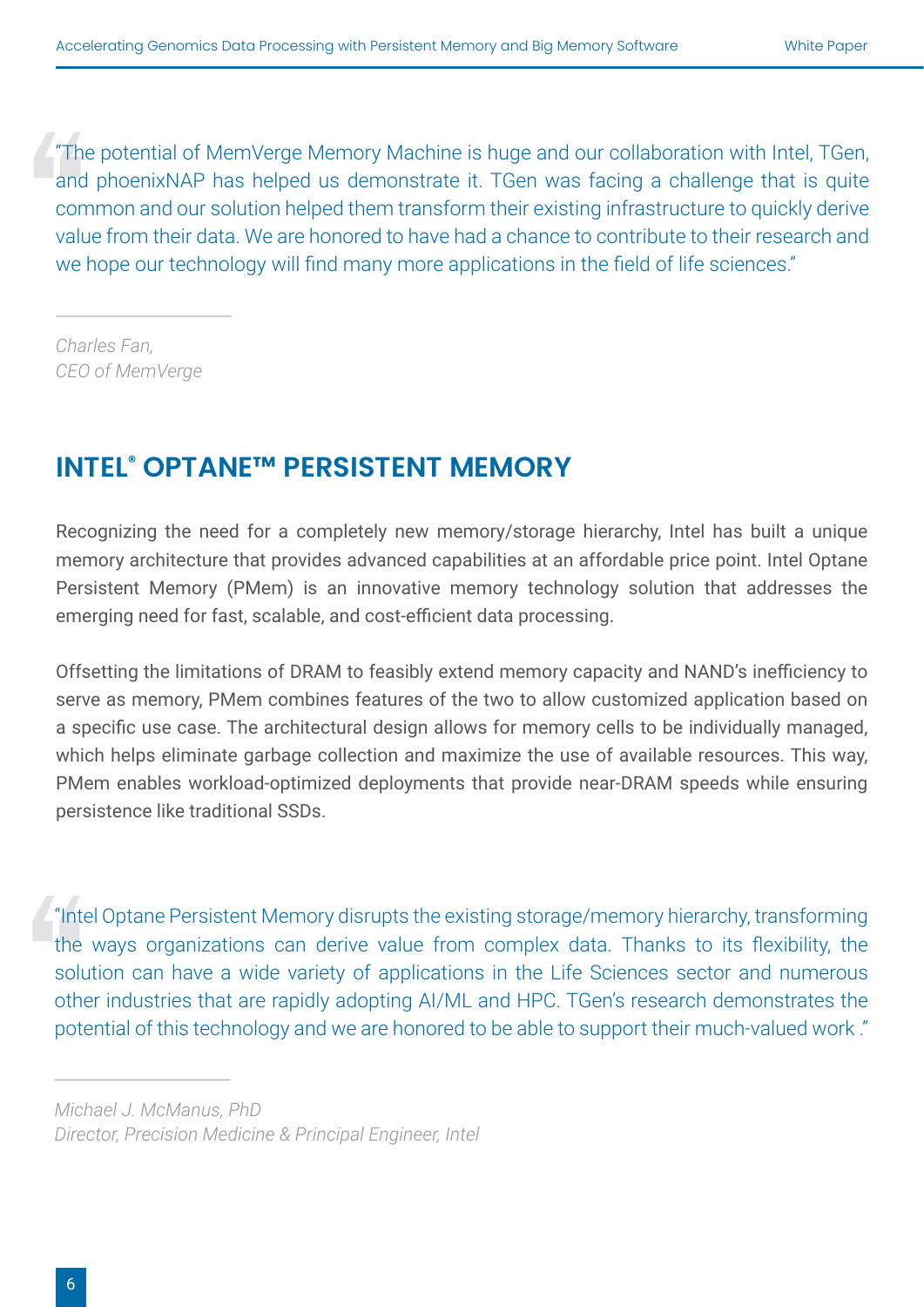## **BUILDING A CUSTOMIZABLE INFRASTRUCTURE**

The diversity and complexity of TGen's projects requires a customized infrastructure solution that can quickly adapt to the organization's changing needs. phoenixNAP's Hardware as a Service (HaaS) platform has been powering TGen workloads for years, providing stability, capacity, and security for its services and applications. TGen is also using phoenixNAP's API-driven dedicated server solution Bare Metal Cloud for workloads that need to be scaled quickly and securely across the globe. As an automation-driven platform, Bare Metal Cloud provides nearly instant access to burst resources and advanced flexibility for dynamic workloads.

All phoenixNAP infrastructure solutions are powered by Intel Xeon technologies, ensuring consistent performance for TGen's data-intensive workloads. For its most complex projects, TGen is using customized implementations of Intel technologies to ensure maximum efficiency and deliver results faster. Its current infrastructure runs on 2nd Generation Intel Xeon Scalable processors, which provide support for the latest generation PMem solution, giving TGen the tools and resources necessary to handle its data more efficiently.

With Intel Optane Persistent Memory deployed through MemVerge Memory Machine, TGen accelerated its single-cell RNA-seq pipeline by 36%. This increase means the organization is able to deliver results faster, while lowering its overall IT spending. The organization also reported a reduction in the time required to process a typical SplAdder analysis of 2000 samples from 2 months to 13 days, a ~79% reduction.

 "Every second we gain in performing these complex analyses translates into added value for our overall research. We appreciate the support of Intel, MemVerge, and phoenixNAP on all our projects, as their technologies make an essential difference in how we work."

*Glen Otero, Ph.D. VP of Scientific Computing*